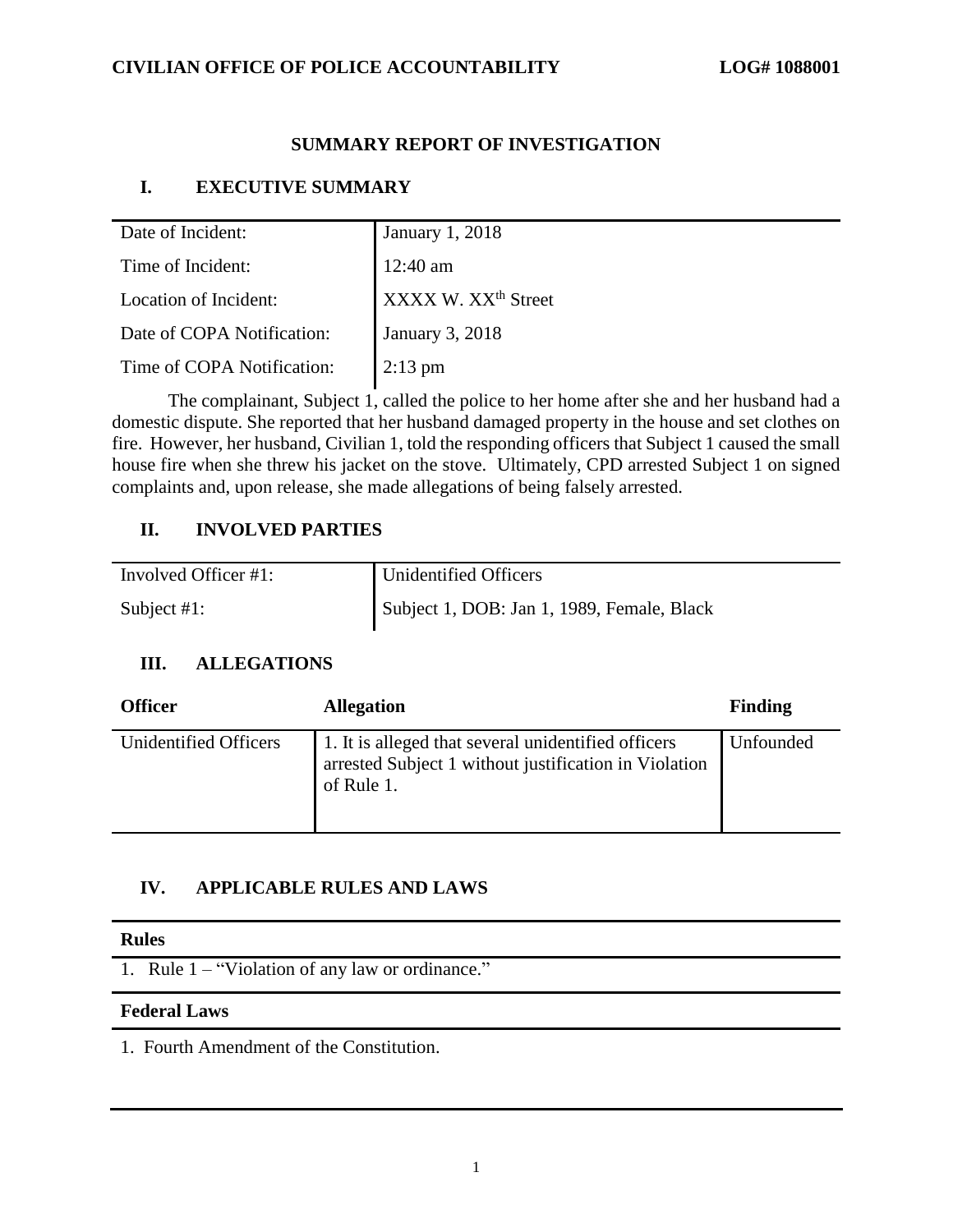### **V. INVESTIGATION**

#### **a. Interviews**

In a digitally recorded interview on January 4, 2018, **Subject 1** related that she and her husband, Civilian 1, were in a heated argument about his infidelity. During the argument, she alleged that Civilian 1 grabbed her clothes out of the closet, poured gasoline on them, and set the items on fire in the kitchen. He then slammed her television sets on the floor. Subject 1 ran down the street to her mother's house, called 911, and reported that Civilian 1 set her clothes on fire. Subject 1 returned to her home to check on her four children (ranging in age from one to seven) and waited for the police and fire department. She asserted that, when the police arrived, the officers did not want to listen to her account of the incident. Rather, the officers were laughing and joking amongst themselves and she felt that they had already decided to side with Civilian 1. Although she did not go into detail, Subject 1 stated that sergeant was trying to confuse her by asking her multiple questions.<sup>1</sup> Subsequently, Subject 1 was arrested and transported to the district station. Subject 1 now alleges that she was arrested without justification.<sup>2</sup>

### **b. Digital Evidence**

**Body Worn Camera Footage** from the responding officers depicts several police officers, a sergeant, and CFD personnel speaking to both Subject 1 and her husband, Civilian 1. The footage shows both Subject 1 and Civilian 1 providing their accounts of the incident and where the sergeant on the scene decided to arrest Subject 1.<sup>3</sup>

According to the **OEMC Recording**, Subject 1 called and requested police service at her residence. She reported that her husband tried to burn her and her kids with "fire off the stove." Subject 1 said that she put the fire out as much as she could but the apartment was still smoky. She also stated that her husband was no longer on the scene and that she had left her kids in the house while she went to her aunt's house to call the police.<sup>4</sup>

#### **c. Physical Evidence**

**Evidence Technician Photos** were taken of the couple's apartment and burnt clothing.<sup>5</sup>

### **d. Documentary Evidence**

According **to Department Reports**, on Jan 1, 2017, at approximately 3:00 am, the police responded to a call of arson at XXXX W. XX<sup>th</sup> Street. After evacuating the children from the smoky apartment, CFD Battalion Chief XX related to the police that Subject 1 told him that, during a heated verbal altercation, her husband damaged several items inside the home, threw some gasoline on some clothing, and threw the clothing on a stove.

 $\overline{\phantom{a}}$ 

<sup>&</sup>lt;sup>1</sup> In her interview with COPA, Subject 1 stated that, prior to the incident, she and her husband went to a party where she consumed 2 glasses of champagne and a cocktail called a "blue motherfucker."

<sup>&</sup>lt;sup>2</sup> Attachment 7

<sup>3</sup> Attachments 25, 26

<sup>4</sup> Attachments 15-24,

<sup>5</sup> Attachment 28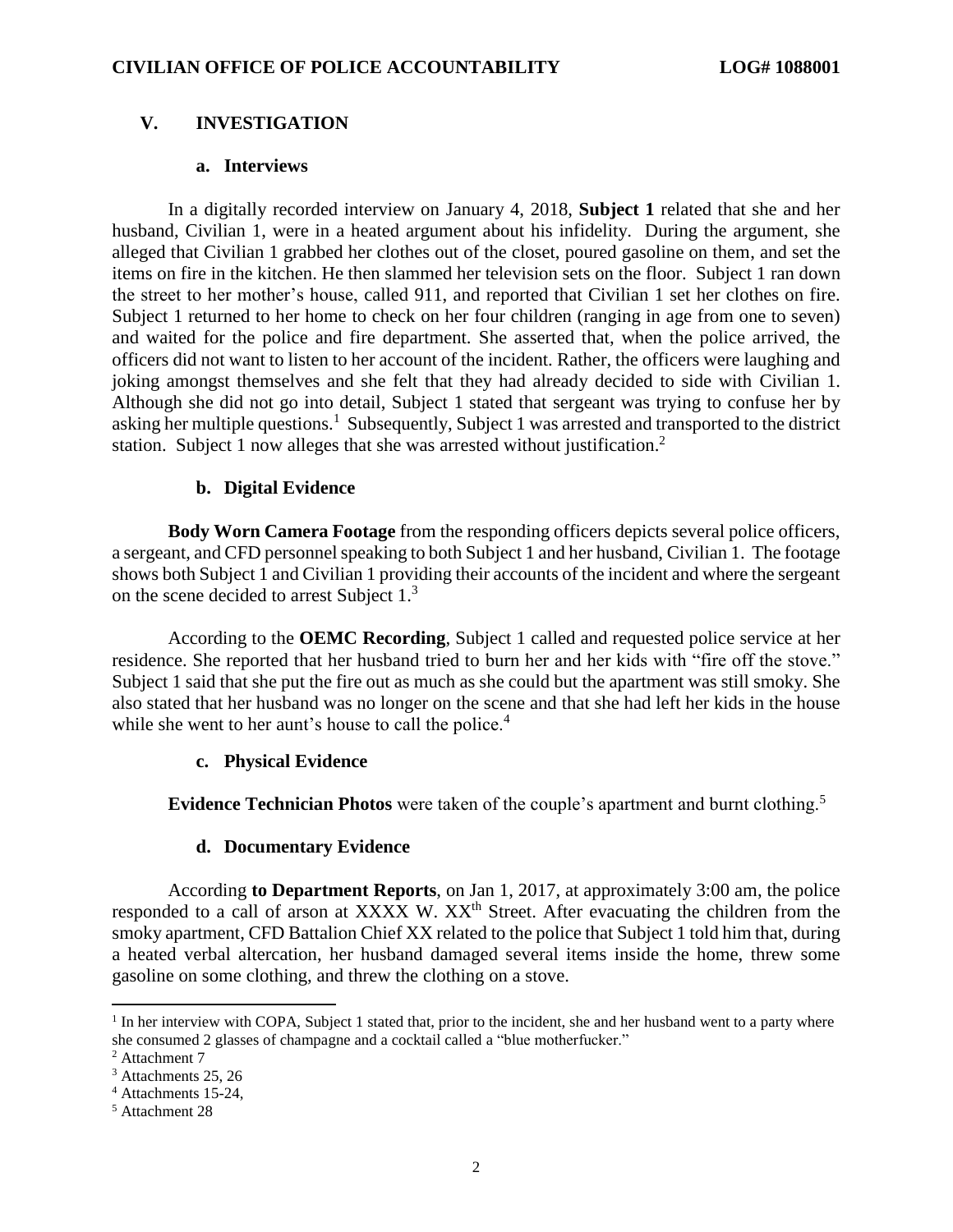The ranking CPD member on scene, Sergeant A reported that, when he spoke with Subject 1, her account of the incident changed drastically and she provided inconsistent accounts. Subject 1 told Sergeant A that she threw Civilian 1's jacket on the stove and it caught on fire. Subject 1 did not accuse Civilian 1 of a setting the fire and stated that she just wanted him removed from the house. On the other hand, Civilian 1 reported that Subject 1 lit a paper towel on fire, used it to set his jacket on fire, and then placed his jacket on the stove. Police observed several clothing items on the stove and noted that some items had been doused with an accelerant. After being on the scene for over two hours, the police arrested Subject 1 on signed complaints for Criminal Damage to Property. DCFS was also contacted.<sup>6</sup>

### **e. Additional Evidence**

On Jan 16, 2018, Subject 1' criminal case was "Stricken Off – Leave to Reinstate."<sup>7</sup>

### **VI. ANALYSIS**

COPA recommends a finding of **Unfounded** against the **Unidentified Officers**. Although Subject 1 alleged that she was arrested without justification, this investigation revealed that such allegation is not factual. As seen on the BWC footage, officers responded to the scene and conducted a preliminary investigation as required in General Order G04-01 titled "Preliminary Investigation." Sergeant A and the responding officers listened to accounts provided by both Subject 1 and Civilian 1. After assessing the situation, Sergeant A instructed the officers to arrest Subject 1. Further, Civilian 1 signed a criminal complaint against Subject 1, which contradicts her allegation that she was arrested without justification. Because this allegation is clearly unfounded, it is not necessary for any officer to address it in any way.

### **VII. CONCLUSION**

Based on the analysis set forth above, COPA makes the following findings:

| <b>Officer</b>        | <b>Allegation</b>                                                                                                          | Finding   |
|-----------------------|----------------------------------------------------------------------------------------------------------------------------|-----------|
| Unidentified Officers | 1. It is alleged that several unidentified<br>officers arrested Subject 1 without<br>justification in Violation of Rule 1. | Unfounded |

\_\_\_\_\_\_\_\_\_\_\_\_\_\_\_\_\_\_\_\_\_\_\_\_\_\_\_\_\_\_\_\_\_\_ \_\_\_\_\_\_\_\_\_\_\_\_\_\_\_\_\_\_\_\_\_\_\_\_\_\_\_\_\_\_\_\_\_\_

Approved:

Acting COPA Deputy Chief Administrator – Chief Investigator

Date

 $\overline{a}$ 

<sup>6</sup> Attachments 9,10

<sup>7</sup> Attachment 27